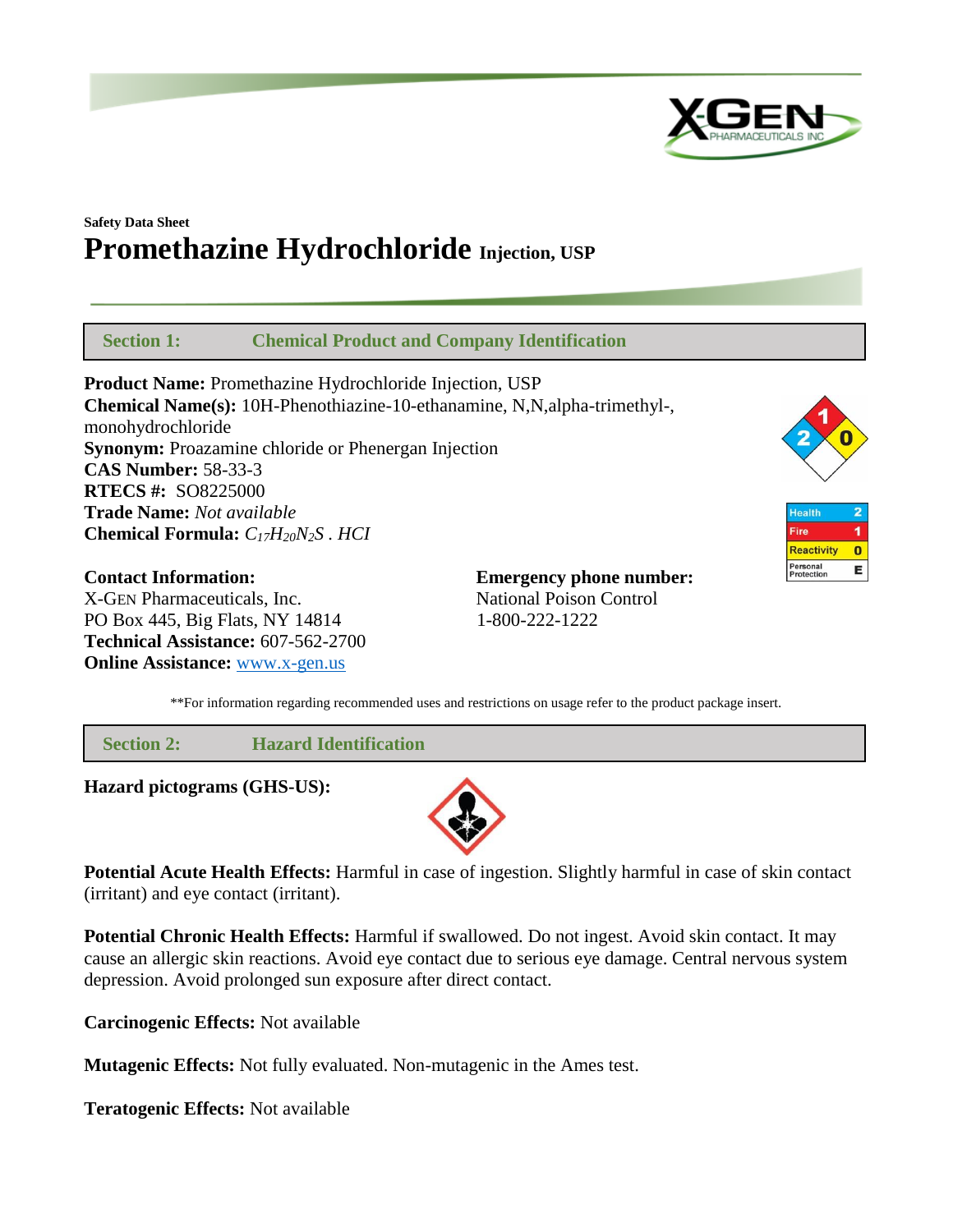# **Developmental Toxicity:** Not available

**Adverse effects:** Not available

| <b>Principle Components:</b> |                    |                       |  |
|------------------------------|--------------------|-----------------------|--|
| <b>Name</b>                  | $\overline{CAS}$ # | % by Weight           |  |
| Promethazine Hydrochloride   | $58 - 33 - 3$      | $2.5 \text{ or } 5.0$ |  |
| <b>Edetate Disodium</b>      | 139-33-3           | 0.01                  |  |
| Calcium Chloride             | 10035-04-8         | 0.004                 |  |
| Sodium Metabisulfite         | 7681-57-4          | 0.025                 |  |
| Phenol                       | 108-95-2           | 0.5                   |  |
| Sodium Acetate               | $64 - 18 - 7$      | pH adjustment         |  |
| Acetic Acid                  | $64 - 19 - 7$      | pH adjustment         |  |
| Water for injection          | 7732-18-5          | QS                    |  |

**General:** Remove from exposure. Remove contaminated clothing. For treatment advice, seek guidance from an occupational health physician or other licensed health-care provider familiar with workplace chemical exposure. If person is not breathing give artificial respiration. If breathing is difficult give oxygen. Persons developing serious hypersensitivity (anaphylactic) reactions must receive immediate medical attention. Obtain medical attention.

**Inhalation:** If mist and/or vapor is inhaled, remove to fresh air. If not breathing, give artificial respiration. If breathing is difficult, administer oxygen. Seek medical attention immediately.

**Skin contact:** In case of contact, immediately wash skin with plenty of water. Remove contaminated clothing and shoes. Wash clothes and thoroughly clean shoes before reuse. Seek medical attention immediately.

**Eye contact:** Check for and remove any contacts lenses. Immediately flush eyes with plenty of water for at least 15 minutes. Seek medical attention immediately.

**Ingestion:** DO NOT induce vomiting unless directed to do so by a medical professional. Never give anything by mouth to an unconscious person. Loosen tight clothing such as tie, collar and/or belt. Seek medical attention immediately.

**Notes to physician:** Seek product package insert for complete information.

**Overdose Treatment:** Treatment of overdose should be symptomatic and supportive. For hypotension, administer intravenous fluids, norepinephrine or phenylephrine. Do not use epinephrine. For convulsions, administer an anticonvulsant such as benzodiazepine. Monitor ECG. Do not use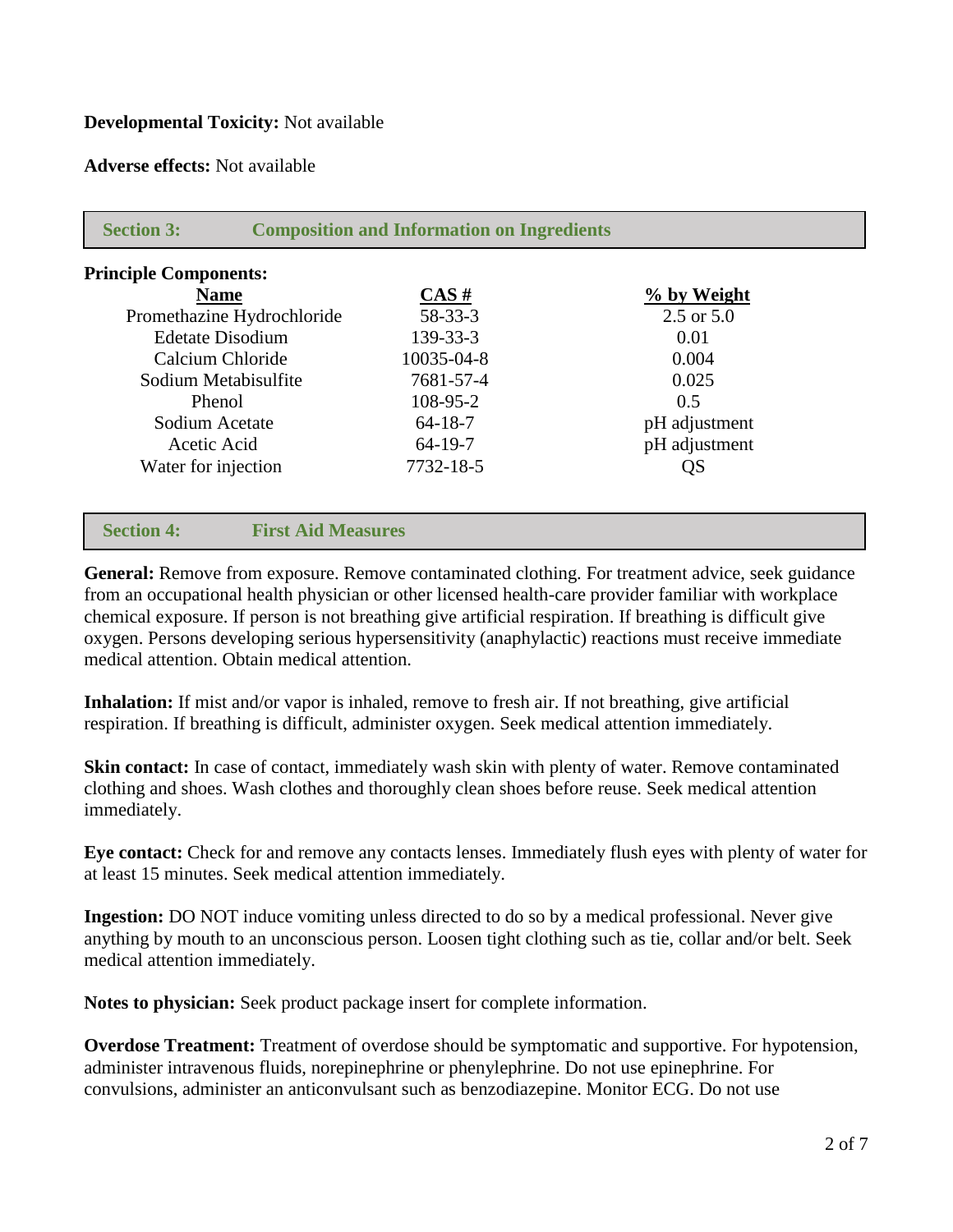barbiturates. For dystonic reaction, administer benztropine or diphenhydramine. For neuroleptic malignant syndrome, treat with cooling and bromocriptine. Monitor acid-base status. Monitor fluid balance, serum electrolytes, CPK, liver enzymes and renal function. Dialysis will not effectively remove this material.

### **Section 5: Fire Fighting Measures**

**Flammability of the product:** May combust at high temperatures.

**Combustion Products:** These products are carbon oxides (CO, CO²), sulfur oxides (SO², SO³).

**Unusual Fire and Explosion Hazards:** Product is not expected to present a fire hazard.

# **Extinguishing Media and instruction:**

**Small fire:** Use DRY chemical powder. **Large fire:** Use water spray, fog or foam. May use type ABC multi-purpose extinguisher. DO NOT use water jet.

**Protective equipment & precautions for firefighters:** As with all fires, evacuate personnel to a safe area. Firefighters should wear self-contained breathing apparatus and protective clothing.

**Special remarks on fire hazard:** Not available

**Special remarks on explosion hazard:** Not available

# **Section 6: Accidental Release Measures**

# **Release to land:**

**Small Spill:** Use appropriate tools to put the spilled solid in a convenient waste disposal container. Finish cleaning by spreading water on the contaminated surface and dispose of according to local, state, and federal regulations.

**Large Spill:** Use a shovel to put the material into a convenient waste disposal container. Sweep up or vacuum. Finish cleaning by spreading water on the contaminated surface and clean surface thoroughly to remove residual contamination. Collect in suitable container for disposal. For proper waste disposal, see section 13 of the SDS.

**Release to air:** If mist or vapor is generated, wear a disposable respirator (N95), and reduce exposures by ventilating area.

**Release to Water:** Refer to local water authority; drain disposal is not recommended.

**Protective equipment:** Keep unnecessary personnel away. Wear latex or nitrile gloves, safety glasses, and a disposable mask (N95), wear protective coveralls and shoe covers for spills.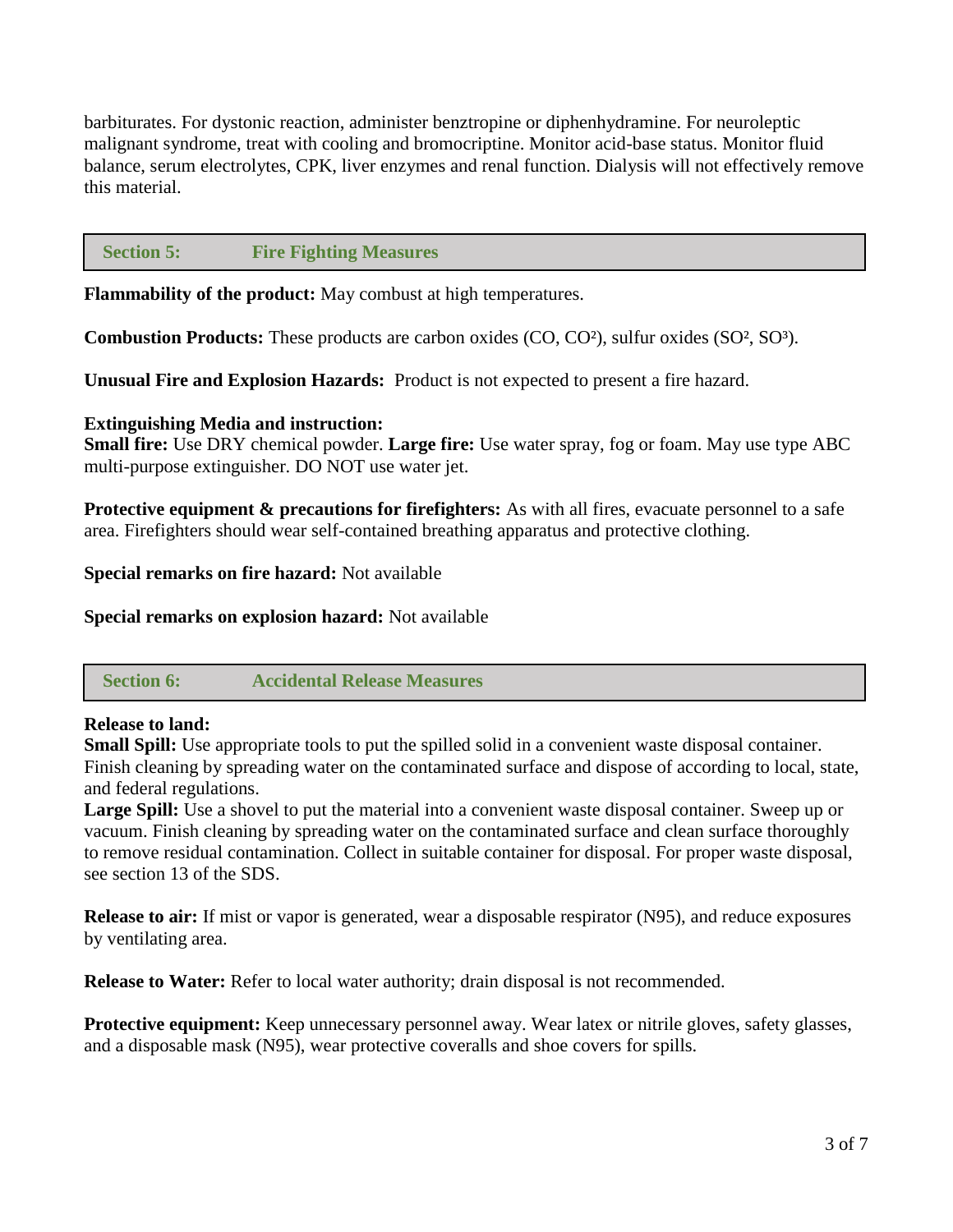# **Section 7: Handling and Storage**

**Handling:** As a general rule, when handling Promethazine Hydrochloride Injection, USP, avoid all contact and inhalation of mists, and/or vapors associated with the material.

Keep locked up. Keep away from heat, sources of ignition and oxidizing agents. Empty containers pose a fire risk, evaporate the residue under a fume hood. DO NOT ingest. Wear suitable protective clothing. Use only in accordance with directions.

**Storage:** Keep container tightly closed. Keep container in a cool, dry, well ventilated area (see USP CRT storage conditions). Protect from light and store at controlled room temperature 20° - 25°C (68° - 77°F). Refer to label instructions to ensure product integrity.

**Incompatibilities:** Keep away from strong oxidizing agents.

# **Section 8: Exposure Controls / Personal Protection**

**Engineering Controls:** Use process enclosure, local exhaust ventilation, or other engineering controls to keep airborne levels below recommended exposure limits. If user operations generates fumes or mist, use ventilation to keep exposure to airborne contaminants below the exposure limit.

**Personal Protection:** Safety glasses. Lab coat. Gloves. Respirator. Be sure to use an approved/ certified respirator or equivalent. **In case of Large Spill:** Splash goggles. Full suit. Respirator. Boots. Gloves. A self-contained breathing apparatus should be used to avoid inhalation of the product. Suggested protective clothing might not be sufficient; consult a specialist BEFORE handling this product.

**Respiratory Protection:** Under normal use, respirators are not required. If mists or vapors are generated, use a disposable mask (N95). Personnel wearing respirators should be fit tested and approved for respirator use, under OSHA Respiratory Protection Standard 29 CFR 1910.134.

#### **Exposure limit:** Not available

# **Section 9: Physical and Chemical Properties**

| <b>Physical appearance:</b> Liquid                                               | <b>Boiling Point:</b> Not available         |
|----------------------------------------------------------------------------------|---------------------------------------------|
| <b>Color: Clear</b>                                                              | <b>Flash Point: Not available</b>           |
| <b>Molecular Weight: 320.88</b>                                                  | <b>Evaporation rate:</b> Not available      |
| <b>Taste:</b> Not available                                                      | <b>Flammability:</b> Not available          |
| <b>Odor: Odorless</b>                                                            | <b>Upper Flammable Limit: Not available</b> |
| <b>Odor Threshold: Not available</b>                                             | <b>Lower Flammable Limit: Not available</b> |
| <b>pH:</b> $4.0 - 5.5$                                                           | Vapor Pressure: Not available               |
| <b>Melting Point:</b> $227^{\circ}C - 230^{\circ}C(441^{\circ}F - 446^{\circ}F)$ | Vapor Density: Not available                |
| <b>Freezing Point: Not available</b>                                             | <b>Relative density:</b> Not available      |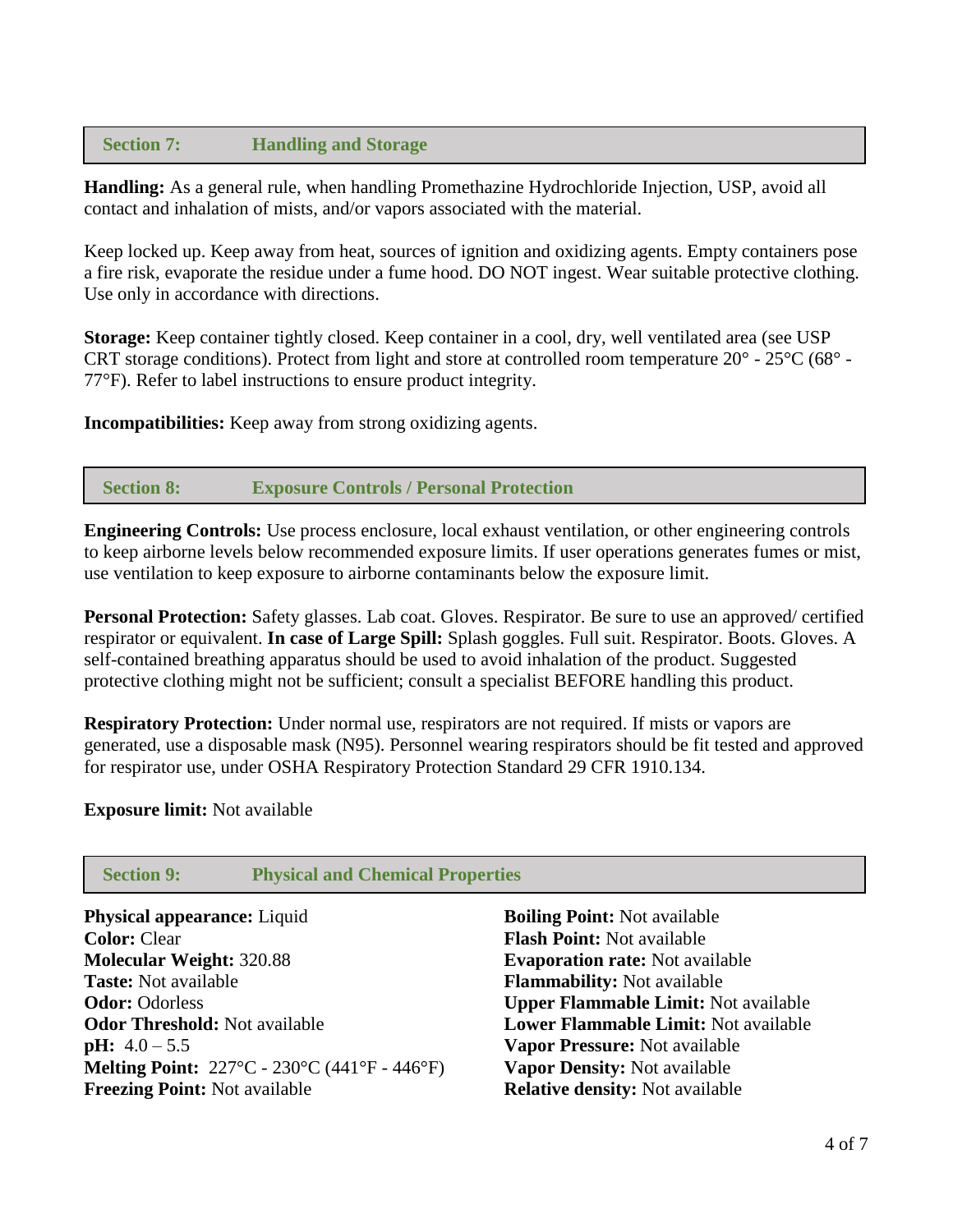# **Section 10: Stability and Reactivity**

**Reactivity:** Stable.

**Chemical stability:** Stable.

**Possibility of hazardous reaction:** Not available

**Conditions to avoid:** Air, light and strong oxidizing agents

**Incompatible materials:** Reactive with oxidizing agents.

**Hazardous decomposition products:** Carbon oxides, nitrogen oxides, sulfur oxides and hydrogen chloride gas

**Corrosivity:** Non-corrosive in the presence of glass.

**Polymerization:** Not available

# **Section 11: Toxicological Information**

**Routes of exposure:** Absorbed through skin, eye contact and ingestion.

# **Symptoms:**

**Short term:** Toxic by ingestion. Skin sensitizer and irritant. **Long term:** Conditions aggravated by over exposure may include skin, respiratory, glaucoma, impaired liver function, central nervous system, cardiovascular, seizure, bone-marrow and gastrointestinal disorders.

**Reproductive toxicity:** Not available

**FDA Pregnancy Category:** C

**Toxicity to animals: Oral Rat:** LD50: 765 mg/kg **Oral Mouse:** LD50: 255 mg/kg

**Measures of toxicity:** Not available

**Additional reproductive health and toxicity data is available from the National Institute for Occupational Safety and Health (NIOSH) and/or Registry of Toxic Effects of Chemical Substance (RTECS).**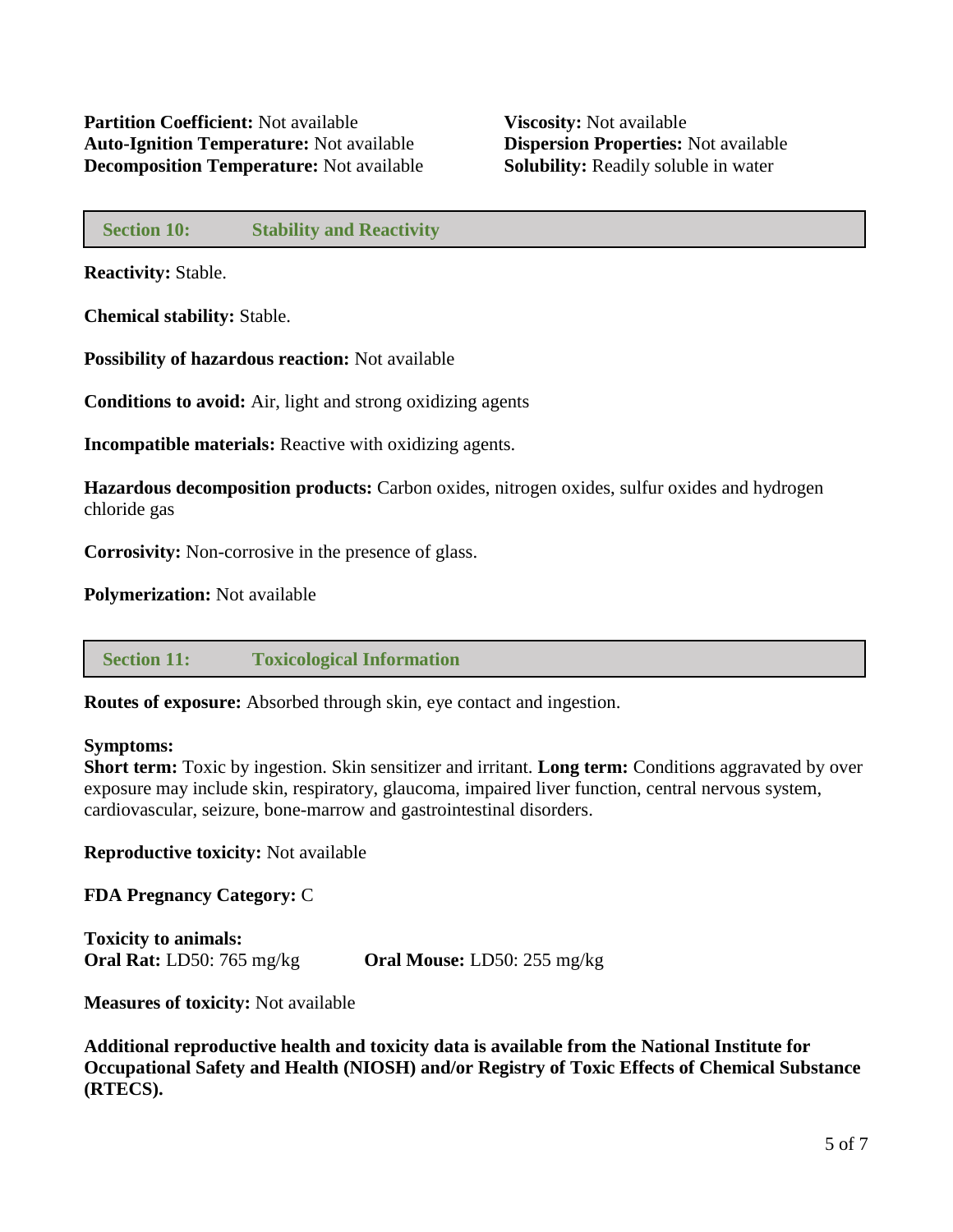# **Section 12: Ecological Information**

**Ecotoxicity:** Not available

**Bioaccumulation potential:** Not available

**Products of biodegradation:** Possibly hazardous short term degradation products are not likely. However, long term degradation products may arise.

**Toxicity of the products of biodegradation:** The product itself and its products of degradation are not toxic.

#### **Section 13: Disposal Information**

**Waste classification:** Toxic liquid

**Waste from residues/unused products:** Dispose of waste in accordance with all applicable federal, state and local laws.

**Waste Disposal:** Dispose of waste in accordance with all applicable federal, state and local laws.

| <b>Section 14:</b> | <b>Transport Information</b> |
|--------------------|------------------------------|
|--------------------|------------------------------|

**DOT Classification:** Toxic liquid **UN Number:** Not available **UN Shipping name:** Not available **Transport hazard class:** Not available **Packing Group:** III **Environmental hazard:** Not available **Transport in bulk:** Not available **Special precautions needed with transport:** Not available

 **Section 15: Regulatory Information**

#### **Federal and State Regulations:**

**California Prop. 65:** This product contains the following ingredients for which the State of California has found to cause cancer, birth defects, or other reproductive harm, which would require a warning under the statue: Promethazine Hydrochloride Injection, USP.

**Promethazine TSCA 8(b) inventory:** Promethazine